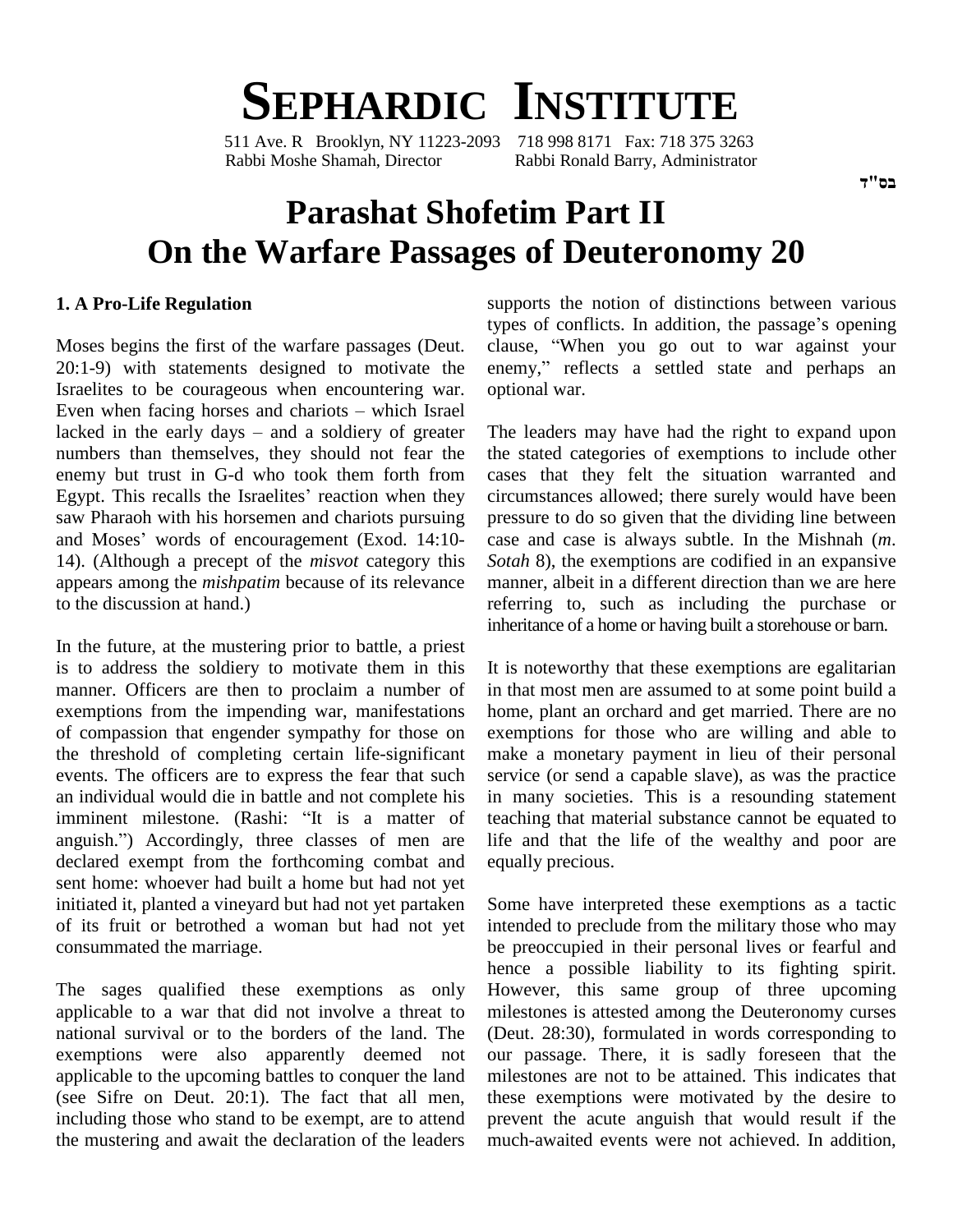in a separate declaration the law also exempts the "fearful and weak-hearted" who, the text states in an explicit and straightforward manner, may damage the morale of their fellow-soldiers (20:8).

True, some men may be embarrassed to admit that they are fearful and the milestone exemptions would provide face-saving cover. This would teach a lesson in being concerned for the dignity of each individual. But in *peshat* it is difficult to see the milestone in being concerned for the dignity of each individual. 11<br>But in *peshat* it is difficult to see the milestone for<br>exemptions – proclaimed first and as an independent But in *peshat* it is difficult to see the milestone force exemptions – proclaimed first and as an independent unit – as merely an expedient cover. In any event, the This fact that the reasons for the exemptions were stated in unit  $-$  as merely an expedient cover. In any event, the fact that the reasons for the exemptions were stated in the objective case, "lest he die in battle and another man dedicate it," etc., presented the milestones as important goals to be concerned with, thus making the humanitarian point loud and clear.

Codifying concern for those whose special circumstances stir compassion serves to encourage the nation and the Torah's readers to treasure life and its joys. It removes any glamour and glory from war. Every individual has his own special situation. Even if men facing other milestones cannot be exempt, since a line must necessarily be drawn at some point, precise meaning of *zekhurah* is not "all its males," but sympathy is elicited and directed to all particularly important events and we are led to an appreciation of sympathy is elicited and directed to all particularly "all important events and we are led to an appreciation of make life's highlights as well as of life in general. This out passage nurtures the hope that each soldier should return home to enjoy his life. Thus, the Torah exemptions serve as powerful forces to discourage term's meaning in cognate languages.\* superficial martyrdom. They foster a cautious, option of-last-resort attitude toward going to war.

In line with this disposition, there is no hint anywhere in the Torah of an incentive to martyrdom, no In line with this disposition, there is no hint anywhere far r<br>in the Torah of an incentive to martyrdom, no inhab<br>promises such as: "if you die your family will be follow in the Torah of an incentive to martyrdom, no inhat promises such as: "if you die your family will be follow cared for," "your name will be honored forever," promises such as: "if you die your family will be for cared for," "your name will be honored forever," "your sins will be forgiven" or "you will inherit Tl cared for," "your name will be honored forever," "your sins will be forgiven" or "you will inherit with sadness even when it occurs in the course of paradise," etc. On the contrary, the Torah views death with sadness even when it occurs in the course of serving one's nation in war.

The concluding verse of this passage states that tre cutting<br>The concluding verse of this passage states that trees<br>subsequent to the officers' address, those in charge threa appoint commanders over the people (v. 9). This implies that the Torah does not envision a substantial standing, professional army for Israel; the nation is not expected to be militaristic.

#### **2. The Second Warfare Passage**

The second warfare passage (vv. 10-18) mandates that when approaching a battle it is necessary to first call to the enemy for peace before engaging in combat. Peace in this context means surrender with the to the enemy for peace before engaging in combat.<br>Peace in this context means surrender with the<br>קְרֶי לְךָ לְמֵס יָקִין לְךָ לְמֵס in that city in this context means surrender with the<br>
ent that all the people in that city יִהְיוּ לְךָ לְמֵס [v. "shall be a tributary to you and serve you" [v. 11]). The original meaning of*mas* seems to refer to forced labor.

This innovative standard restricted offensive options by prohibiting initiation of a surprise attack, thus fostering other approaches to whatever the problems may be. Ultimately, it would tend to promote negotiation and compromise, possibly avoiding going to war. It was particularly relevant when the leaders were confident of victory and preferred the military option.

When an enemy rejected the call to peace and was defeated in battle, all *zekhurah* (v. 13) should be killed, probably to protect against future retaliation.<br>Although derived from the word *zakhar* (male), the precise meaning of *zekhurah* is not "all its males," but Although derived from the word *zakhar* (male), the "all its soldiery," a term that excludes the very young males, the elderly and infirm. This translation is borne out by the succeeding verse that explicitly excludes women and *taf* (young children including males) from<br>being subject to death and is consistent with the<br>term's meaning in cognate languages.\* being subject to death and is consistent with the

Putting only its soldiery to death is then qualified; it applies only to those combatants of distant cities. A far more stringent regulation applies to the local inhabitants (v. 15 ff.). We will discuss this topic in the following section.

The third warfare passage (vv. 19-20) speaks about the case in which Israel has besieged a city and is striving to capture it. Contrary to what was then the widespread policy in warfare, the Torah prohibits cutting down the enemy's fruit trees. Destroying fruit widespread policy in warfare, the Torah prohibits trees was an act that demoralized the enemy; the very threat of it sometimes induced the enemy to surrender. The Torah makes a point of stating that even in a lengthy siege and even when the wood was required for use in the siege works (blockades, ramps, battering rams), cutting down fruit trees was prohibited.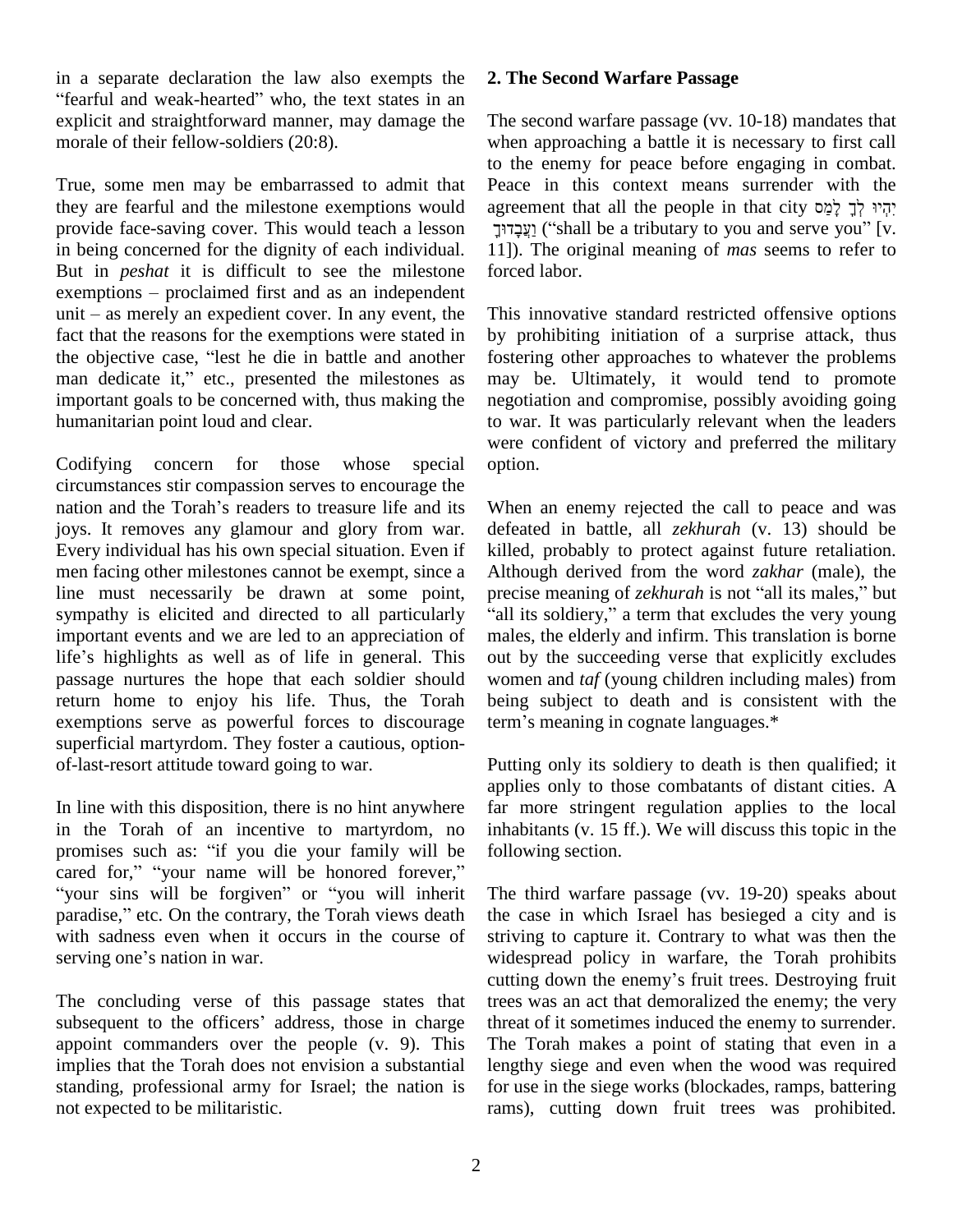Humanitarian concern for the city's future welfare overrides the present benefit of felling the trees.

The underlying concept that prohibits destruction of the fruit trees has been taken by the sages as indicative of a prohibition against engaging in wanton destruction of anything that has value for human life out of  $(b. B. Qam 91-92, etc.).$  The Rambam formulated the 18:24 law as follows: "Not only trees, but whosoever breaks 2:3; (*b*. *B. Qam* 91-92, etc.). The Rambam formulated the vessels, tears garments, ruins a building, stops up a violates *lo tash*í*heet*<sup>î</sup> (*Mishneh Torah*, *Laws of Kings* fountain or damages foodstuffs in wanton destruction Moses told Israel: "Hashem your G-d will cause those 6:10). The latter phrase takes the two words of our you<br>passage that comprise the expression of the the prohibition, which translate as "do not destroy," as desc passage that comprise the expression of the the fields increase upon you." Here also, the process defining the broad expanded category.

#### **3. Regarding the Local Nations**

A much harsher standard than that concerning distant peoples applies to the local inhabitants. "However, from the cities of these peoples that Hashem your G-d after I peoples applies to the local inhabitants. "However, natio from the cities of these peoples that Hashem your G-d after is giving you inheritance," the law is: אֲתֲחָיָה כָּל נְשָׁמָּה בִּל (נִשְׁמָּה ב from the cities of these peoples that Hashem your G-d<br>is giving you inheritance," the law is: לֹא תְחֵיֶּה כָּל נְשָׁמָה<br>Deut. 20:16-17). In simple translation: װ You shall not let live a soul, for you must surely פִי הַחֲרֵימֵם חַחֲרִימֵם (Deut. 20:16-17). In simple translation: metally order that in the reason is given: "in order that reason is given: "in order that they not teach you to do as all their abominations that proscribe them." The reason is given: "in order that they not teach you to do as all their abominations that they have done in the service of their gods" (v. 18).

Taken literally, it would be saying that due to the fear that the local nations would influence Israel to emulate their idolatry and abhorrent rituals, and thus hinder the moral development of the nation covenanted with G-d, the Torah mandated toward decimation were Moses' words taken as a annihilating every man, woman and child of them. covenanted with G-d, the Torah mandated towar<br>annihilating every man, woman and child of them. blank<br>Such behavior with a defeated enemy – not for the reprin annihilating every man, woman and child of them. blanket rule. When G-d's  $mal'akh$  (representative)<br>Such behavior with a defeated enemy – not for the reprimanded the Israelites at Bochim for not following<br>reason given in the the ancient world. In the absence of the ability to educate and reorient an enemy, including young children, it was anticipated that they would aspire to one day avenge their nation's defeat and in any event continue in their nation's culture. Women, upon death of their husbands, might turn to prostitution and present another type of religious danger.

However, though consistent with the norms of the times, and despite the fact that Deuteronomy speaks them" of Deuteronomy 7:2 (which appears to be the of the local idolatry as involving the most loathsome acts, including child sacrifice (12:31; 18:9-10), it is doubtful that unqualified and indiscriminate

annihilation of all the local men, women and children was intended.

First, many other biblical statements regarding Israel's taking possession of the land from the local nations speak of "chasing," "sending" or "spewing" the locals out of the land (Exod. 23:28-31; 33:2; 34:11; Lev. 18:24-28; 20:23; Deut. 33:27; Josh. 24:12,18; Judg. 2:3; 6:9). These processes are incompatible with a campaign of annihilation. In Deuteronomy 7:22, 2:3; 6:9). These processes are incompatible with a campaign of annihilation. In Deuteronomy 7:22, Moses told Israel: "Hashem your G-d will cause those nations to fall away from before you little by little;<br>you cannot clear them out quickly lest the beasts of<br>the fields increase upon you." Here also, the process you cannot clear them out quickly lest the beasts of described is incompatible with outright annihilation.

Second, the books of the Former Prophets that address Second, the books of the Former Prophets that address<br>Israel's experiences in the land do not speak of active annihilation of the seven nations. On the contrary, they consistently speak of groups of people of the nations of Canaan as living among the Israelites even after Israel vanquished them. In most cases, the image emerges of the Israelites eventually relegating the members of the Canaanite nations to subsist in a subdued manner, imposing taxes or forced labor requirements upon them (Josh. 16:10b; 17:13; Judg. 1:28, 30b, 33b, 35b; 1 Kings 9:20-21).

When Rahab suggested a pact to Joshua's spies to allow her and her extended family to live, the men did not hesitate to accept her offer and swear their agreement to her full request (Josh. 2:12-18). They<br>acted contrary to what would have been an orientation<br>toward decimation were Moses' words taken as a acted contrary to what would have been an orientation<br>toward decimation were Moses' words taken as a<br>blanket rule. When G-d's *mal'akh* (representative) reprimanded the Israelites at Bochim for not following their divine mandate regarding the local inhabitants, they were cited for not having refrained from entering into pacts with them and for not destroying the alien altars. Not a word was mentioned about physical annihilation of the population (Judg. 2:1-3).

Furthermore, these same considerations apply to the only other primary attestation in the Torah of what is translated as "annihilation" of the seven nations, the only other primary attestation in the Torah of what is only other primary attestation in the Torah of what is translated as "annihilation" of the seven nations, the *haharem taharim otam* ("you must surely proscribe translated as "annihilation" of the seven nations, the *haharem taharim otam* ("you must surely proscribe them") of Deuteronomy 7:2 (which appears to be the source cited at Bochim). In this context, several prohibitions are mentioned, namely, making a treaty with the local nations, showing them favor and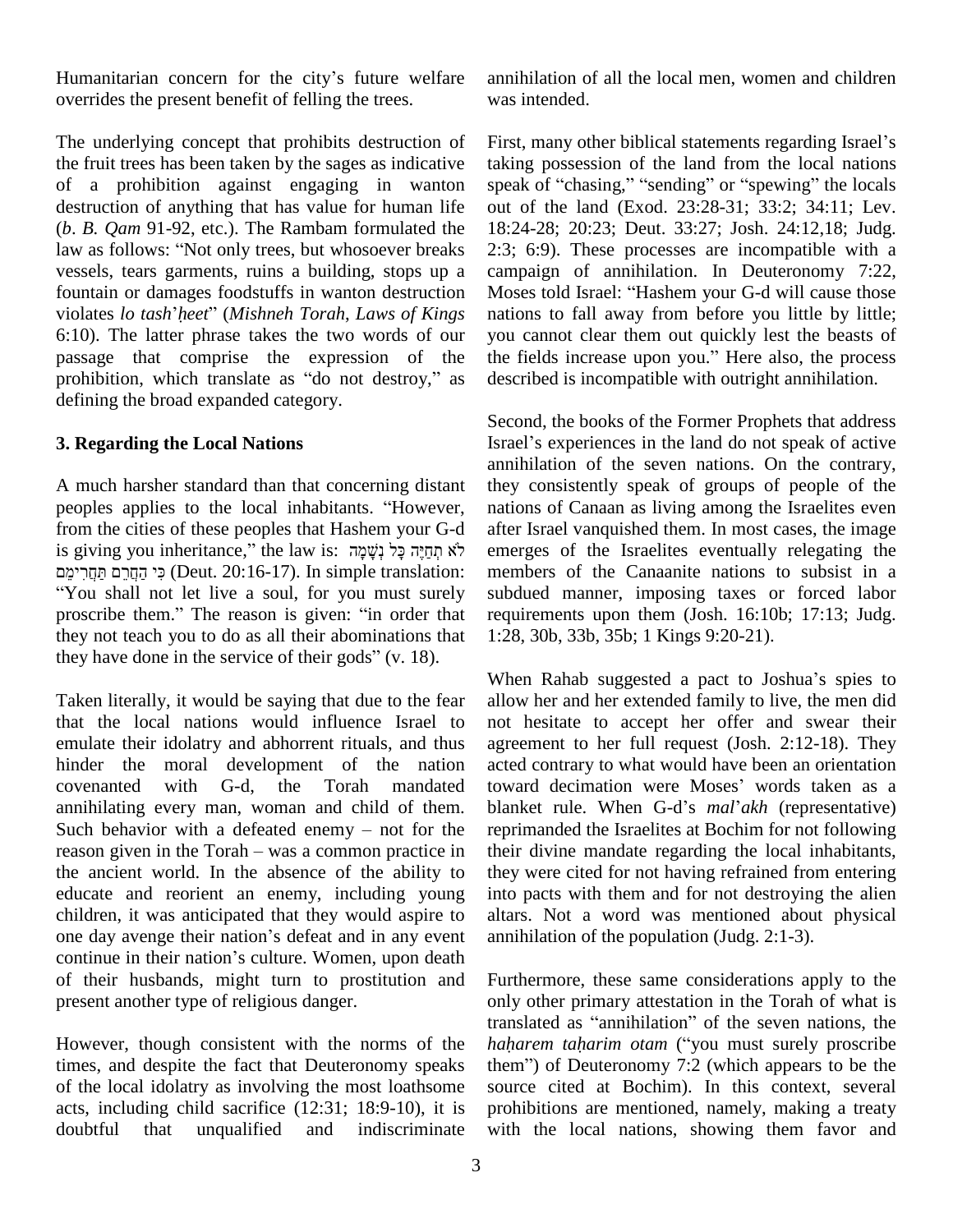intermarrying with them: "not your daughter for their son, nor their son for your daughter." This implies that the law took for granted that members of the local nations were to be living in close proximity to the Israelites and, to some degree, peacefully interacting with them. The NJPS recognized the problem in forbidding to make a pact with, to show favor to and to refrain from intermarrying with those whom you are commanded to kill. However, the NJPS translation has to refrain from intermarrying with those whom you<br>are commanded to kill. However, the NJPS translation antion<br>of Deuteronomy 7:2b, "You must doom them to the destruction: grant them no terms and give them no of Deuteronomy 7:2b, "You must doom them to quarter," rendering לֹא תִכְרַת לָהֶם בְּרִית (iterally: "do not cut them a covenant"), is strained<br>and unaccentable. It also is contradictory to the NJPS be annihilated." and unacceptable. It also is contradictory to the NJPS be a translation of Judges 2:2, which alludes to the same verse and employs similar word usage: "And you, for The translation of Judges  $2:2$ , which alludes to the same your part must make no covenant with the inhabitants verse and employs si<br>your part must make<br>of this land."

Clearly, the rest of Scripture is inconsistent with La v<br>Taking the words of Scripture is inconsistent with  $L$ <br>לֹא תְחֵיֶּה כָּל נְשָׁמָּה כִּי הַחֲרָם תַּחֲרִימֵם taking the words of Clearly, the rest of Scripture is inconsistent with L<br>taking the words of תּחֲרִימֵם תַּחֲרִימֵם וֹתַוּחָה כָּל נְשָׁמָה כִּי הַחֲרָם תַּחֲרִימֵם<br>Deut. 20:16-17) as meaning "You shall not let live a Lin ar taking the words of לֹא תְחַיֶּה כָּל נְשָׁמָה כִּי הַחֲרַימֵם הַחֲרִימֵם<br>(Deut. 20:16-17) as meaning "You shall not let live a ⊥In any)<br>soul, for you must surely proscribe them" in an ⊥intend across-the-board, immediate and physical sense. Some have suggested that these clauses may refer to directing the Israelites to manage their relationships appa<br>with the local inhabitants toward a long-term outcome acco<br>that could be fostered to evolve – no pacts, no favors, "All with the local inhabitants toward a long-term outcome accordance with what is stated in 1 Kings 9:20-21: no intermarriage. The locals would have to abandon idolatry and their abominations to receive the benefactions.

stated that even the seven nations dwelling in Canaan bondservants, unto this day." had the option to make peace with Israel even after Israel crossed the Jordan into the promised land, had the option to make peace with Israel even after<br>Israel crossed the Jordan into the promised land, 4. Ral<br>provided they accepted Israel's sovereignty and conditions (*y*. *Sheb*. 6:1; also see *Deut*. *Rab*. in conjunction with Deut. 1:24-26). In other words, the *Natan* requirement several verses earlier in our chapter *Solom* (Deut. 20:10-11) to "call for peace" before initiating 152] a requirement several verses earlier in our chapter war was understood to apply even to the local inhabitants and at all times, provided they accepted the basic surrender conditions. Proscription only applied to those of the local nations who chose war. The qualification articulated in verse 20:15 that limited the rule of killing only the soldiery to distant nations (vv. 13-14), is itself limited. It only applies to the immediately preceding qualification of verse 12, that is, to the nations that do not accept the call and conditions for peace.

In the Rambam's words:

But to the seven nations and Amalek who did not make peace [the law] is applied not to allow a soul from them to live ... And from whence is the source that Scripture is not speaking except as regards those who did not make peace? It is as stated [in Joshua 11:19-20 regarding the seven nations], "there was no city that made peace with the Israelites except the Hivites, the dwellers in Gibeon; everything was taken in war, for it was from G-d to strengthen their hearts that they should pursue war with Israel so that they should be annihilated." should pursue war with Israel so that they should

Three letters Joshua sent before entering the land. The first, who wants to flee may do so; the second, who wants to make peace may do so; the third, who wants to make war, do so. (Mishneh Torah *Laws of Kings* 6:4-5)

In the Talmud, Rabbi Samuel the son of Nahman *haharimam*), of them Solomon raised a levy of In any event, if the *<sup>h</sup>erem* (proscription) was ever intended in its full, literal sense of total physical annihilation, it was limited to the original inhabitants of Canaan but was not actively applied to them. It apparently did not pertain to their descendants, in accordance with what is stated in 1 Kings 9:20-21:<br>"All the people (*kol ha*<sup>\*</sup>*am*) that remained of the Amorites, Hittites, Perizzites, Hivites and Jebusites, those who were not descended from the Israelites, their children who remained in the land after them, *haharimam*), of them Solomon raised <sup>a</sup> levy of those whom the Israelites were unable to destroy (*le- haharimam*), of them Solomon raised a levy of bondservants, unto this day."

## **4. Rabbi Sassoonís Approach**

(Most of the material in this section is derived from *Natan Hochmah Lishlomo* – *Writings of Rabbi Solomon D. Sassoon* [Heb. section, pps. 116; 148- Natan Hochmah Lishlomo – Writings of<br>Solomon D. Sassoon [Heb. section, pps. 116<br>152] and from Rabbi Sassoon's lectures.)

Rabbi S. D. Sassoon understood the requirement of annihilation to be restricted to those who lived in the royal cities, that is, to those who comprised the leadership circles. It was they who were educated and sufficiently knowledgeable in their culture to be a threat to Israel's religion. The *herem* did not apply to the population at large who lived in common towns or in rural areas, those who had little if any contact with the nobility. The simple, common people of ancient